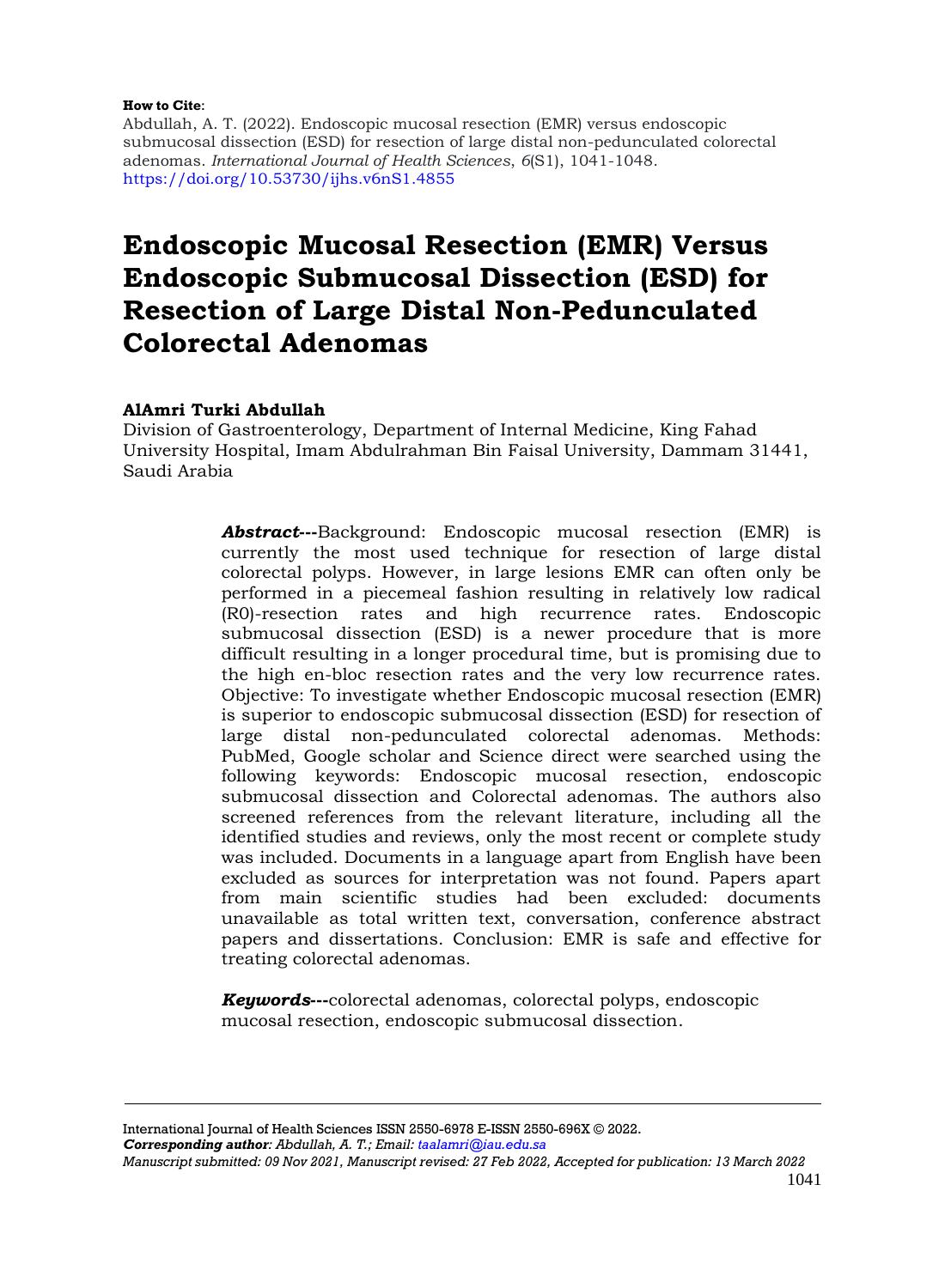## **Introduction**

Resection of colorectal adenomas has shown to lower the mortality rate due to colorectal cancer with 60 % **[\[1\]](https://bmcgastroenterol.biomedcentral.com/articles/10.1186/s12876-016-0468-6#ref-CR1)** . Especially large adenomas maintain a high risk of progression to invasive cancer, underlining the importance of adequate resection **[\[2\]](https://bmcgastroenterol.biomedcentral.com/articles/10.1186/s12876-016-0468-6#ref-CR2)** . Endoscopic resection of large adenomas has been proven to be feasible and safe, with less morbidity, mortality and costs compared to surgical resection **[\[3\]](https://bmcgastroenterol.biomedcentral.com/articles/10.1186/s12876-016-0468-6#ref-CR3)** . Endoscopic resection of non-pedunculated adenomas is most often performed using the 'lift-and-cut' endoscopic mucosal resection (EMR) technique **[\[4\]](https://bmcgastroenterol.biomedcentral.com/articles/10.1186/s12876-016-0468-6#ref-CR4)** . However, in adenomas larger than 2 cm in size EMR can often only be performed in a piecemeal fashion (pEMR) due to the limited size of the snare, difficulty to position the endoscope, and often extension of the polyp over one or multiple folds **[\[5\]](https://bmcgastroenterol.biomedcentral.com/articles/10.1186/s12876-016-0468-6#ref-CR5)** . Although safe, piecemeal resection lowers the reliability of assessing the dysplasia free resection margins (R0 resection) at histology. This is also reflected by the relative high recurrence rate at follow-up colonoscopy after EMR ranging between 12-16 %, and even increasing up to 30 % in non-pedunculated polyps exceeding 40 mm in size **[\[6,](https://bmcgastroenterol.biomedcentral.com/articles/10.1186/s12876-016-0468-6#ref-CR7) [7\]](https://bmcgastroenterol.biomedcentral.com/articles/10.1186/s12876-016-0468-6#ref-CR8)** .

Endoscopic mucosal resection (EMR) is widely used in Western centers for the treatment of non-pedunculated colorectal adenomas >2 cm in size. Colonic endoscopic submucosal dissection (ESD) for the treatment of these adenomas is rarely performed outside of Japan and Korea **[\[8\]](https://www.e-ce.org/journal/view.php?number=6906#b1-ce-2016-077)** . EMR is associated with a low risk of adverse events, rapid procedure times, and relatively low technical complexity; it is also suitable for outpatient treatment as patients generally only need to be observed for a few hours after the procedure and can go home the same day **[\[7\]](https://www.e-ce.org/journal/view.php?number=6906#b2-ce-2016-077)** . ESD is technically complex, involves a long procedure time, and is associated with a significant risk of intraprocedure and delayed colon perforation; patients require hospitalization for observation after the procedure **[\[9\]](https://www.e-ce.org/journal/view.php?number=6906#b3-ce-2016-077)** . The main advantage of ESD is the excellent rate of en bloc resection, which reduces local recurrence rates and ensures precise histopathologic staging if malignancy is detected. However, advances in endoscopic optics have improved the visual assessment of malignancy, and improvements in endoscopic techniques have significantly reduced the local recurrence rate after EMR and facilitated the treatment of recurrences. EMR is therefore likely to continue as the widely used technique for the treatment of large colorectal adenomas **[10].**

## **Definition EMR and ESD**

EMR is performed with a snare to capture the target tissue. An electrosurgical current is then used to transect the tissue that has been grasped, although recently a cold snare EMR has been described. Injection is usually given in the submucosal space to elevate the lesion but is not always necessary; some techniques, such as underwater EMR, do not require injection into the submucosa. If the lesion is larger than 15 to 20 mm, it typically has to be removed in piecemeal fashion. The main use of EMR is to remove dysplastic polyps that are larger than 10 mm **[11]** .

ESD is performed by injecting fluid into the submucosa and creating an incision around the perimeter of the lesion, and then carefully dissecting the lesion from the deeper layers. Various specialized instruments (ESD knives) are utilized to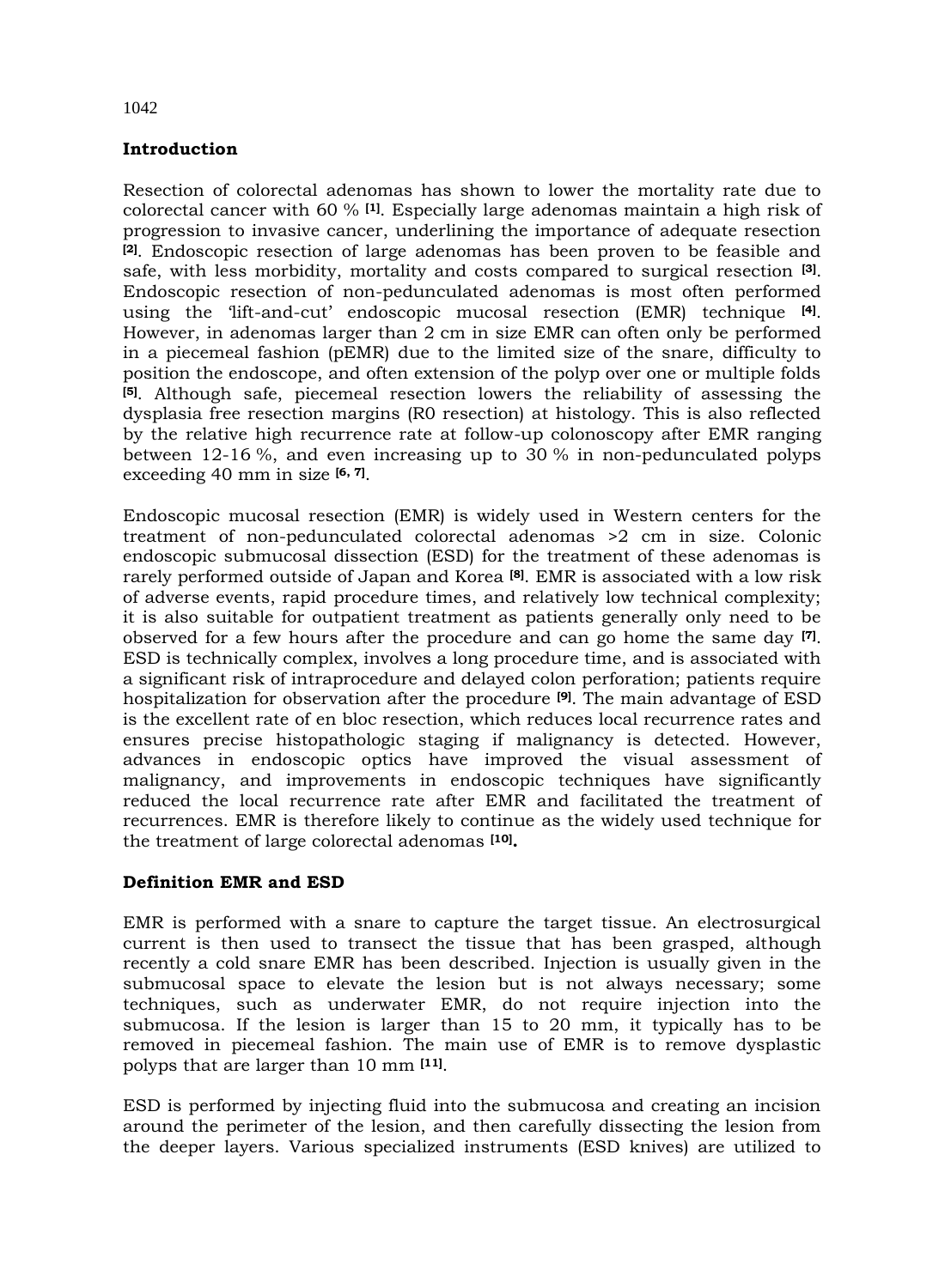perform the procedure. The use of ESD continues to evolve as the technique improves. In Japan and Europe, there are guidelines that provide specific recommendations on the appropriate use of ESD. Although there are subtle differences between the 2 guidelines, generally speaking, ESD is endorsed for lesions that have a high likelihood of cancer invading the superficial submucosa and for lesions that cannot be removed by EMR due to fibrosis in the submucosal space or post-EMR recurrences. At present, there are no US-specific guidelines for the use of ESD **[11, 12]** .

## **Investigation**

Endoscopic mucosal resection (EMR) is the current standard for the treatment of large colorectal polyps and has been shown to reduce colorectal cancer–related mortality **[13]**. The European Society of Gastroenterology (ESGE) recommends EMR with submucosal injection for the resection of sessile or flat polyps of  $\geq 10$  mm in size **[14]**. However, one limitation of EMR is its association with low en bloc resection rates, especially for polyps larger than 10 mm. Piecemeal resection is one of the main reasons for adenoma recurrence, with local recurrence rates of 15% to 30% on follow-up colonoscopy **[15, 16]** .

Endoscopic submucosal dissection (ESD), as an alternative approach, allows the en bloc resection of large polyps and has shown significantly lower recurrence rates compared to EMR **[17]**. According to the ESGE guidelines, ESD should be considered for complex lesions with a high suspicion of submucosal invasion, such as 0-IIc or 0-IIa/0-IIc lesions, as well as nongranular-type lesions, larger than 2 cm, that may harbor superficial multifocal submucosal invasion **[18]** . However, ESD is not widely practiced in Western countries, because it is timeconsuming, requires advanced skills and prolonged training, and is associated with higher complication rates compared to endoscopic mucosal resection (EMR), especially in the colon **[19, 20]** .

For this reason endoscopic submucosal dissection (ESD) was developed in Japan, a technique that enables to achieve en-bloc resection even in large polyps **[21]** . Several retrospective observational studies compared EMR and ESD. A recent meta-analysis pooled the results yielding a total of 2299 lesions **[\[22\]](https://bmcgastroenterol.biomedcentral.com/articles/10.1186/s12876-016-0468-6#ref-CR10)** . Although studies were biased by baseline differences with special regard to tumor location and polyp size due to lack of a randomized design, results are promising. Rates of en bloc resection and radical resection were much higher, and the rate of recurrence was much lower in the ESD-group (91.7, 80.3 and 0.9 % respectively) than in the EMR-group (46.7, 42.3 and 12.2 % respectively). This benefit comes at the expense of an about three-fold longer procedure time and more complications (perforation rate 5.7 % versus 1.4 %). However, this safety profile may be favorable in the distal colon, given the lower risk for complications as compared to proximally located polyps **[\[23\]](https://bmcgastroenterol.biomedcentral.com/articles/10.1186/s12876-016-0468-6#ref-CR11)** .

## **Advantages and disadvantages associated with each technique**

Each technique has its own advantages and dis-advantages. EMR is relatively simple to perform, uses a limited number of devices, and has a long track record of being successful for the majority of dysplastic, precancerous lesions. The main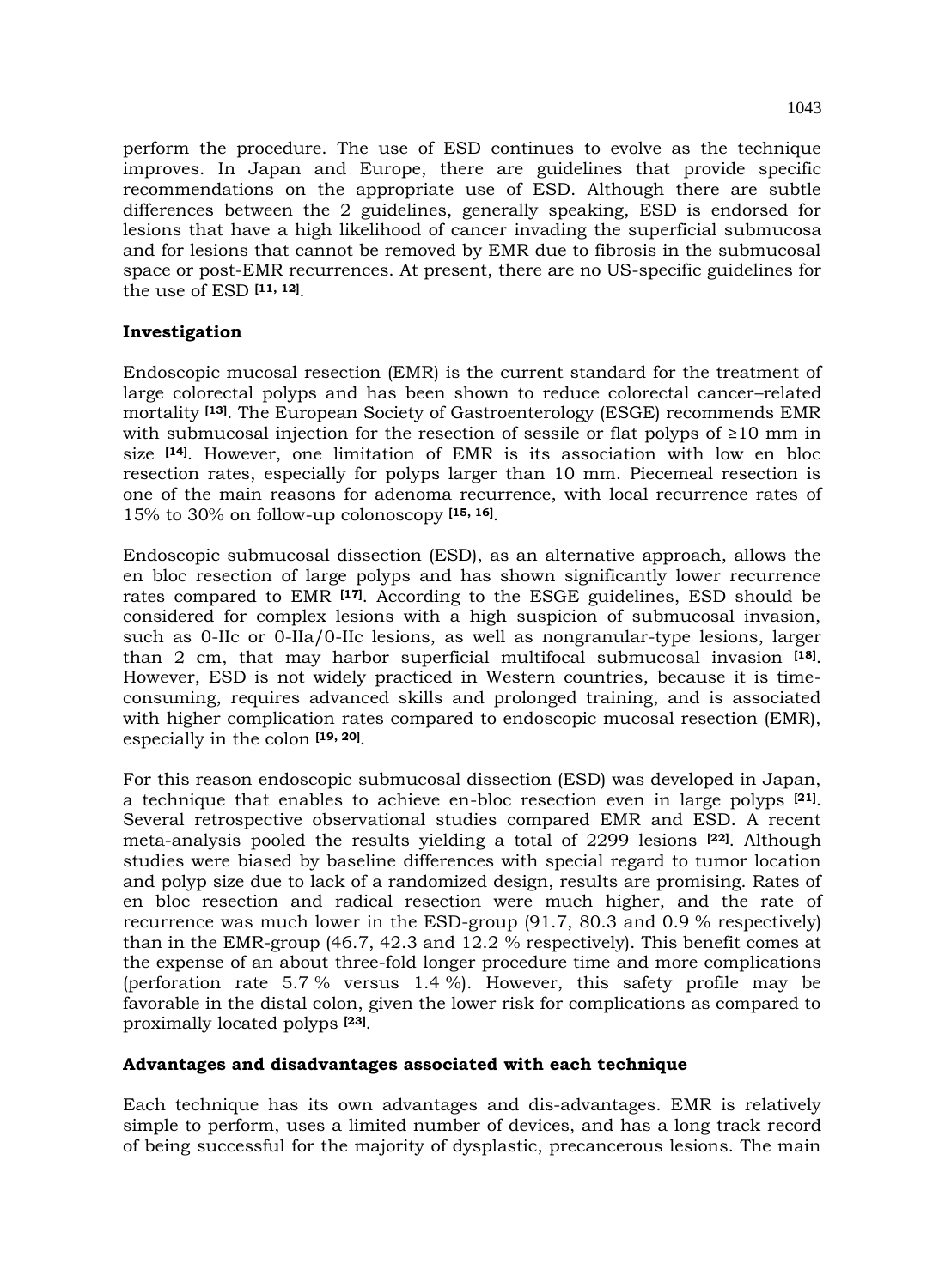disadvantage of EMR is that piecemeal resection is required for larger lesions, which precludes, in some cases, accur-ate histopathologic evaluation and may compromise a cure. As a result, some patients who are treated with EMR may require additional surgery, whereas if they had been treated with ESD, they may have been cured. The other major disadvantage of EMR is that it has a high lesion recurrence rate in the range of 15% to 20%, which necessitates further therapy **[11, 12]** .

The main advantage of ESD is that it allows en bloc resection of any type of lesion regardless of size. Removing the entire lesion in a single piece is a basic oncologic principle and carries the benefits of accurate histologic assessment and staging, determination of curative resection, and a very low recurrence rate of less than 1%. However, ESD is technically more demanding than EMR and requires advanced endoscopy skills. Furthermore, ESD is a longer procedure associated with a higher perforation rate compared to EMR. Fortunately, the vast majority of perforations caused by ESD can be successfully treated by endoscopy without the need for surgery **[11, 12]** .

### **New advances in EMR**

Increased experience and improved endoscopic imaging using higher resolution cameras, dual focus design allowing closer inspection, and proprietary imaging techniques (narrow band imaging, blue laser imaging, and iScan) show significant promise in improving the endoscopic differentiation of benign and malignant colorectal lesions. This may influence treatment planning, as piecemeal resection with EMR is generally considered acceptable for benign adenomas, but en bloc resection should be performed for malignancies **[24]** . Avulsion, a newly described technique utilizing hot biopsy forceps with cutting current, enables complete removal of many fibrotic islands of residual adenoma encountered during EMR. In a comparative analysis involving argon plasma coagulation, the use of avulsion resulted in significantly higher rates of complete removal of all visible neoplasia during EMR and markedly reduced recurrence rates **[\[10\]](https://www.e-ce.org/journal/view.php?number=6906#b8-ce-2016-077)** .

Thermal ablation of the margin of the resection site after EMR can potentially reduce the incidence of recurrence by ablating microscopic areas of non-visible residual adenoma. Preliminary results from a multicenter randomized study presented in abstract form in 2016 demonstrated a reduction in adenoma recurrence from 20% to 6% with thermal ablation of the margin **[\[25\]](https://www.e-ce.org/journal/view.php?number=6906#b9-ce-2016-077)** . Underwater EMR is another recently described technique in which colorectal adenomas are removed using a snare underwater, without submucosal injection **[\[26\]](https://www.e-ce.org/journal/view.php?number=6906#b10-ce-2016-077)** . Underwater EMR is particularly well suited for non-lifting lesions with fibrosis from prior incomplete resection attempts or other manipulations. In this setting, it increases the complete resection rate of visible neoplasia and reduces recurrence **[\[27\]](https://www.e-ce.org/journal/view.php?number=6906#b11-ce-2016-077)** . Successful underwater en bloc snare resection of 2- to 4-cm large adenomas has also been reported, challenging the conventional approach of avoiding en bloc snare resection of lesions >2 cm due to the fear of perforation **[\[28\]](https://www.e-ce.org/journal/view.php?number=6906#b12-ce-2016-077)** . If ongoing studies confirm the excellent efficacy and safety profile of this initial report, underwater en bloc resection may become more widely adopted.

1044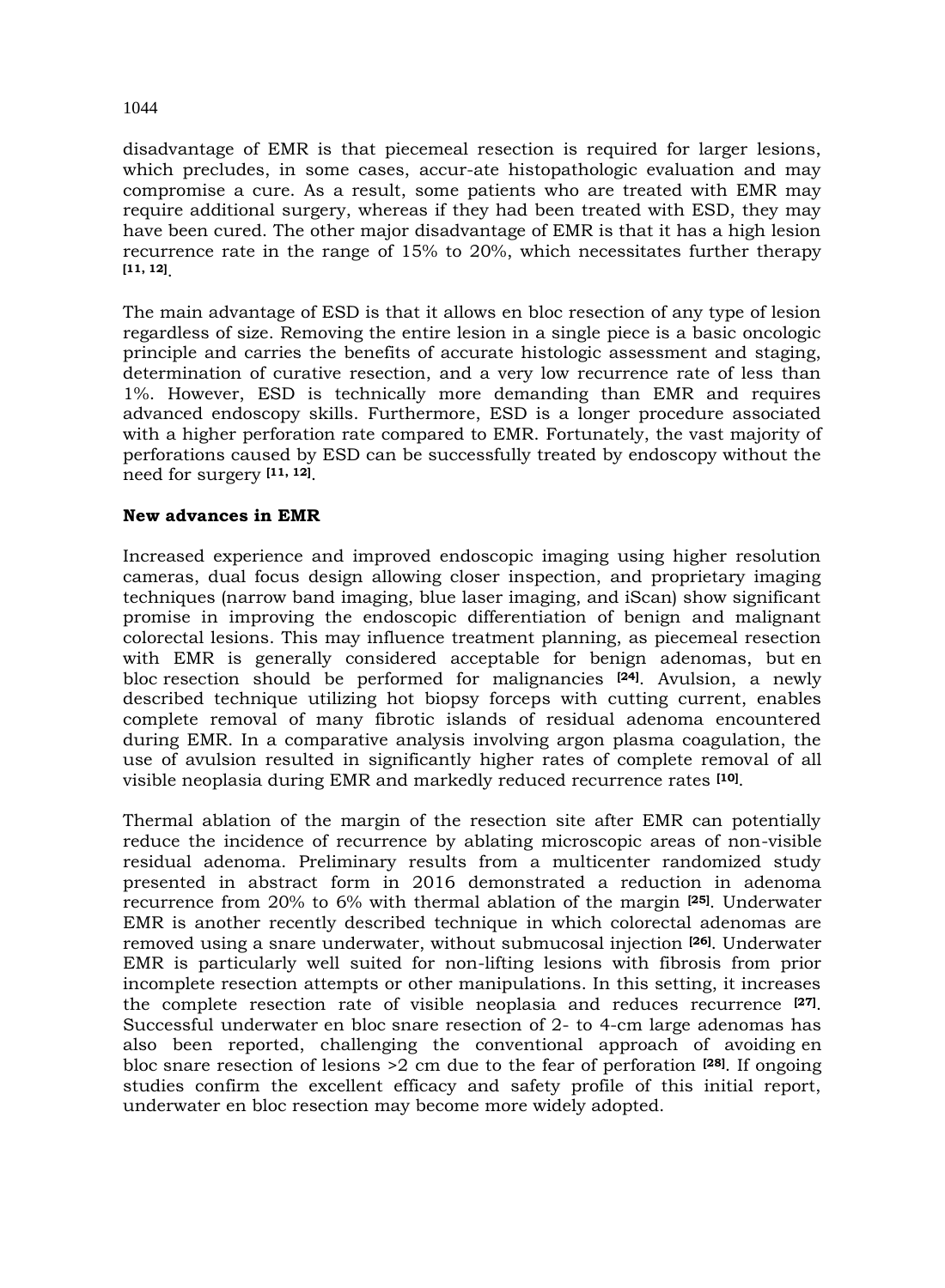#### **Treatment of recurrences after EMR**

The majority of recurrences after EMR are unifocal and <5 mm in size. Over 90% of the recurrences can be treated with conventional snare polypectomy, EMR, or ablation **[\[16\]](https://www.e-ce.org/journal/view.php?number=6906#b4-ce-2016-077)** . A second recurrence is found in 10% to 40% of all patients after treatment of the first recurrence **[\[16,](https://www.e-ce.org/journal/view.php?number=6906#b4-ce-2016-077) 27]**. Underwater EMR appears to be superior to conventional EMR for treating recurrences, with a higher rate of complete removal of visible neoplasia and a lower second recurrence rate **[\[27\]](https://www.e-ce.org/journal/view.php?number=6906#b11-ce-2016-077)** . Even lesions that recur two or more times can be treated successfully with additional EMR or underwater EMR **[\[29\]](https://www.e-ce.org/journal/view.php?number=6906#b13-ce-2016-077)** . Treatment of recurrences with EMR or underwater EMR appears to be as safe as the treatment of naive lesions, with a low risk of bleeding or perforation **[\[16,](https://www.e-ce.org/journal/view.php?number=6906#b4-ce-2016-077) 27, [29\]](https://www.e-ce.org/journal/view.php?number=6906#b13-ce-2016-077)** . Progression to malignancy during treatment is very rare **[16, 29]** .

### **Endoscopic mucosal resection**

Multiple large observational studies have documented the safety and efficacy of EMR for the treatment of non-pedunculated colorectal adenomas >2 cm in size. The prospective multicenter Australian Colonic EMR (ACE) study demonstrated an intention-to-treat rate of 84% of successful EMRs with a mean procedure duration of 25 minutes **[\[7\]](https://www.e-ce.org/journal/view.php?number=6906#b2-ce-2016-077)** . Submucosal invasive cancer was found in 6.9% of the cases and was generally treated with surgery. The adverse event rate was 7.7%: 2.1% of the cases required overnight hospitalization for post-procedure pain, 1.5% required a 3 to 5 day hospitalization and antibiotics for serositis, 2.9% required hospitalization for post-procedure bleeding, and 1.3% developed a perforation. A subsequent publication that included more patients and more extensive follow-up demonstrated a local recurrence rate of 16% at 4-month follow-up, with an additional 4% recurrence rate found at 16 months **[\[16\]](https://www.e-ce.org/journal/view.php?number=6906#b4-ce-2016-077)** . Risk factors associated with recurrence include lesion size >40 mm; use of argon plasma to ablate residual adenoma not amenable to snare resection; and prior manipulations leading to fibrosis, such as partial snare polypectomy, tattoo application at the site of the lesion, or aggressive biopsies of the lesion **[9]** .

## **Comparison of EMR and ESD**

In expert centers, ESD enables complete en bloc resection of >85% of all colorectal adenomas and superficial cancers **[9]**. In contrast, en bloc resection rates for colorectal adenomas >2 cm in size are typically 25% or less with EMR **[30]**. Adenoma recurrence is significantly more common with EMR than with ESD: recurrence rates for adenomas >2 cm in size treated with EMR are typically approximately 16% in Western centers **[16]** and 7% in Japanese centers **[29]**, while recurrence rates with ESD are 1.4% in Japan **[29]**. However, ESD requires significantly longer time to perform than EMR: the mean procedure time for EMR in a large Western study was 25 minutes while that for ESD in a large Japanese study was 116 minutes **[9]**. In the same two studies, perforation occurred in 1.3% of the patients undergoing EMR and in 4.9% of the patients undergoing ESD. Hospitalization was required in <10% of the Western patients who underwent EMR, while 100% of Japanese patients undergoing colorectal ESD are typically hospitalized for >3 days **[31]** .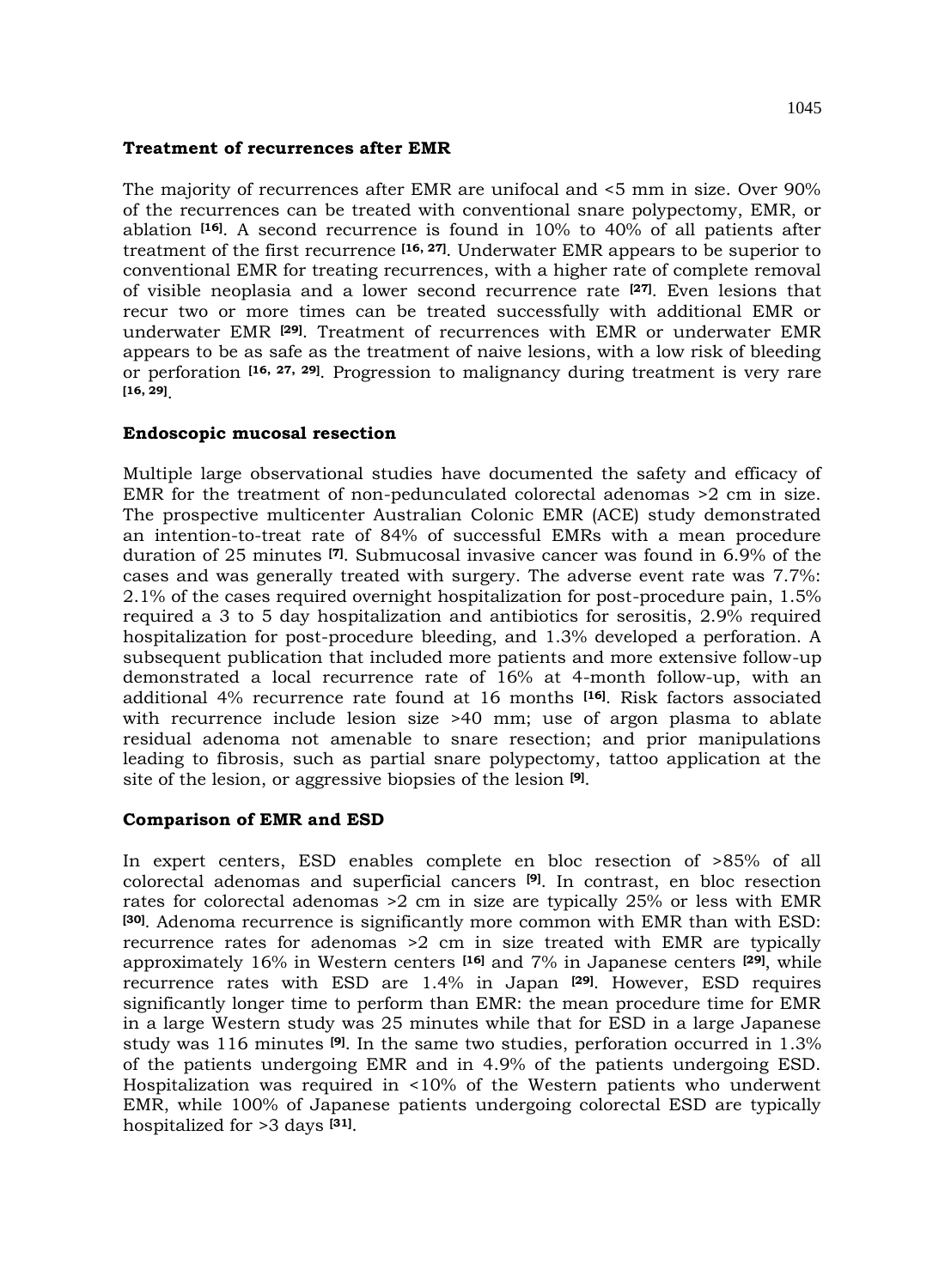## While piecemeal EMR of adenomas results in good clinical outcomes in most patients, en bloc resection with ESD is preferable for cancers with slight submucosal invasion and favorable histologic features, as it provides curative endoscopic treatment without the need for surgery **[32]**. Piecemeal resection with EMR may reduce the accuracy of histologic analysis and may lead to poor oncologic outcomes due to local recurrence. With current technology, endoscopic differentiation between adenoma and cancer is only 70% to 90% accurate, and the accuracy of differentiating between slight and deep submucosal invasion is only 70% to 80%; therefore, precise histologic staging with an en bloc resection using ESD is preferable for lesions that have a significant likelihood of being invasive cancers **[32]** .

## **Conclusion**

EMR is safe and effective for treating colorectal adenomas. Compared with ESD, EMR is significantly faster to perform, has a much lower perforation rate, and does not require post-procedure hospitalization. Currently, endoscopic resection techniques are the preferred modality for management of dysplastic and early cancer lesions throughout the gastrointestinal tract. Both ESD and EMR contribute to the successful management of these lesions, and each patient needs to be treated with the most appropriate technique in his or her case.

## **References**

- **1.** Winawer SJ, Zauber AG, Ho MN, O'Brien MJ, Gottlieb LS, Sternberg SS, Waye JD, Schapiro M, Bond JH, Panish JF. (1993): Prevention of colorectal cancer by colonoscopic polypectomy. The National Polyp Study Workgroup. N Engl J Med., 329(27):1977–81.
- **2.** Stryker SJ, Wolff BG, Culp CE, Libbe SD, Ilstrup DM, MacCarty RL. (1987): Natural history of untreated colonic polyps. Gastroenterology, 93(5):1009– 13.
- **3.** Hassan C, Repici A, Sharma P, Correale L, Zullo A, Bretthauer M, Senore C, Spada C, Bellisario C, Bhandari P. (2016): Efficacy and safety of endoscopic resection of large colorectal polyps: a systematic review and meta-analysis. Gut, 65(5):806–20.
- **4.** Soetikno RM, Gotoda T, Nakanishi Y, Soehendra N. (2003): Endoscopic mucosal resection. Gastrointest Endosc., 57(4):567–79.
- **5.** Matsuda T, Gotoda T, Saito Y, Nakajima T, Conio M. (2010): Our perspective on endoscopic resection for colorectal neoplasms. Gastroenterol Clin Biol., 34(6-7):367–70.
- **6.** Margagnoni G, Angeletti S, D'Ambra G, Pagnini C, Ruggeri M, Corleto VD, Di Giulio E. (2016): Outcome and risk of recurrence for endoscopic resection of colonic superficial neoplastic lesions over 2 cm in diameter. Dig Liver Dis., 48(4):399–403.
- **7.** Moss A, Bourke MJ, Williams SJ, Hourigan LF, Brown G, Tam W, Singh R, Zanati S, Chen RY, Byth K. (2011): Endoscopic mucosal resection outcomes and prediction of submucosal cancer from advanced colonic mucosal neoplasia. Gastroenterology, 140(7):1909–18.
- **8.** Klein A, Bourke MJ. (2015): Advanced polypectomy and resection techniques. Gastrointest Endosc Clin N Am., 25:303-333.

1046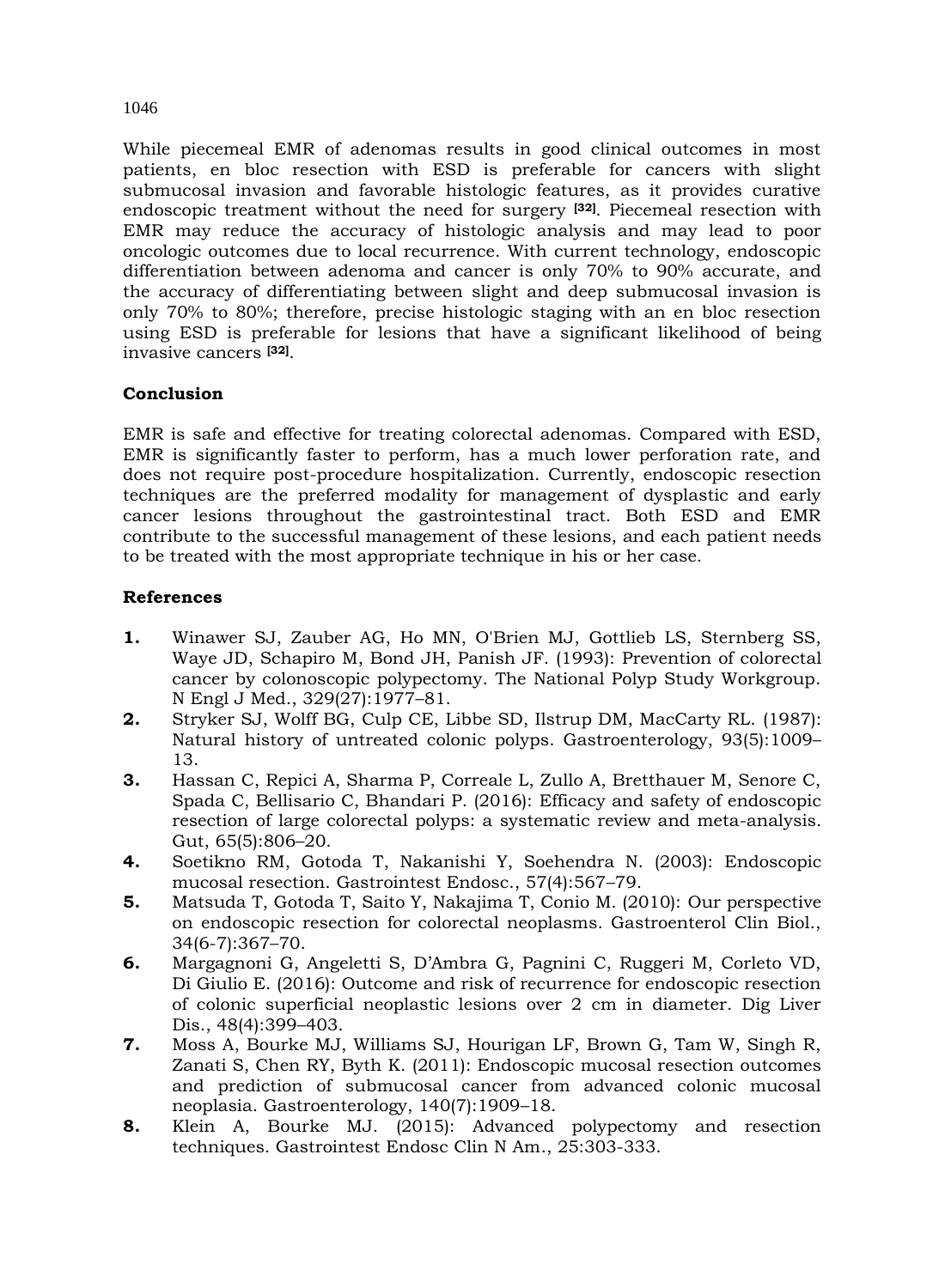- **9.** Saito Y, Uraoka T, Yamaguchi Y, et al. (2010): A prospective, multicenter study of 1111 colorectal endoscopic submucosal dissections (with video). Gastrointest Endosc., 72:1217-1225.
- **10.** Holmes I, Shai Friedland S. (2016): Endoscopic Mucosal Resection versus Endoscopic Submucosal Dissection for Large Polyps: A Western Colonoscopist's View. Clin Endosc., 49(5): 454-456.
- **11.** Backes Y, Moons LM, van Bergeijk JD, et al. (2016): Endoscopic mucosal resection (EMR) versus endoscopic submucosal dissection (ESD) for resection of large distal non-pedunculated colorectal adenomas (MATILDAtrial): rationale and design of a multicenter randomized clinical trial. BMC Gastroenterol., 16(1): 1-10.
- **12.** Burke C, Kaul V, Pohl H. (2017): Polyp resection and removal procedures: insights from the 2017 Digestive Disease Week. Gastroenterol Hepatol (N Y)., 13(19 2):1-24.
- **13.** Nishihara R, Wu K, Lochhead P, et al. (2013): Long-term colorectal-cancer incidence and mortality after lower endoscopy. N Engl J Med., 369:1095– 1105.
- **14.** Ferlitsch M, Moss A, Hassan C, et al. (2017): Colorectal polypectomy and endoscopic mucosal resection (EMR): European Society of Gastrointestinal Endoscopy (ESGE) clinical guideline. Endoscopy, 49:270–297.
- **15.** Fukami N, Lee JH. (2006): Endoscopic treatment of large sessile and flat colorectal lesions. Curr Opin Gastroenterol., 22:54–59.
- **16.** Moss A, Williams SJ, Hourigan LF, et al. (2015): Long-term adenoma recurrence following wide-field endoscopic mucosal resection (WF-EMR) for advanced colonic mucosal neoplasia is infrequent: results and risk factors in 1000 cases from the Australian Colonic EMR (ACE) study. Gut, 64:57–65.
- **17.** De Ceglie A, Hassan C, Mangiavillano B, et al. (2016): Endoscopic mucosal resection and endoscopic submucosal dissection for colorectal lesions: a systematic review. Crit Rev Oncol Hematol., 104:138–155.
- **18.** Pimentel-Nunes P, Dinis-Ribeiro M, Ponchon T, et al. (2015): Endoscopic submucosal dissection: European Society of Gastrointestinal Endoscopy (ESGE) guideline. Endoscopy, 47:829–854.
- **19.** Fuccio L, Hassan C, Ponchon T, et al. (2017): Clinical outcomes after endoscopic submucosal dissection for colorectal neoplasia: a systematic review and meta-analysis. Gastrointest Endosc., 86:74–86.
- **20.** Niikura R, Yasunaga H, Yamada A, et al. (2016): Factors predicting adverse events associated with therapeutic colonoscopy for colorectal neoplasia: a retrospective nationwide study in Japan. Gastrointest Endosc., 84:971–982.
- **21.** Tamegai Y, Saito Y, Masaki N, Hinohara C, Oshima T, Kogure E, Liu Y, Uemura N, Saito K. (2007): Endoscopic submucosal dissection: a safe technique for colorectal tumors. Endoscopy, 39(5):418–22.
- **22.** Fujiya M, Tanaka K, Dokoshi T, Tominaga M, Ueno N, Inaba Y, Ito T, Moriichi K, Kohgo Y. (2015): Efficacy and adverse events of EMR and endoscopic submucosal dissection for the treatment of colon neoplasms: a meta-analysis of studies comparing EMR and endoscopic submucosal dissection. Gastrointest Endosc., 81(3):583–95.
- **23.** Heldwein W, Dollhopf M, Rösch T, Meining A, Schmidtsdorff G, Hasford J, Hermanek P, Burlefinger R, Birkner B, Schmitt W. (2005): The Munich Polypectomy Study (MUPS): prospective analysis of complications and risk factors in 4000 colonic snare polypectomies. Endoscopy, 37(11):1116–22.